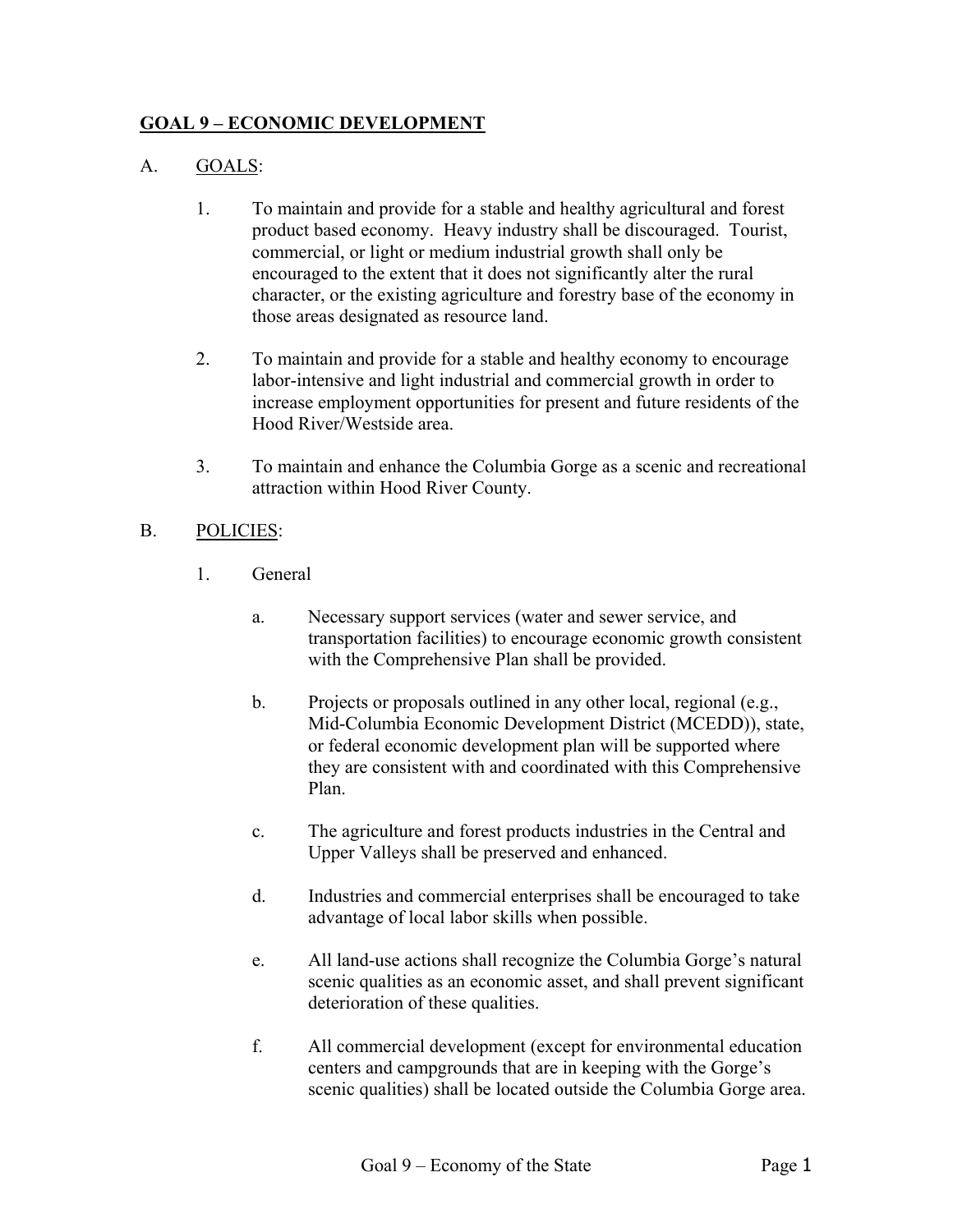They shall be encouraged in or near the adjacent population centers of Hood River and Cascade Locks.

- g. All industrial development shall be located outside the Columbia Gorge area; and will be encouraged in or near the population centers of Hood River and Cascade Locks.
- h. Necessary support services which will encourage economic growth will be provided.
- i. The Mid-Columbia Economic Development District (MCEDD) will be supported in programs which will positively affect Hood River's economy insofar as those programs are consistent with the Comprehensive Plan.
- j. A joint City-County sign code shall be developed to control the size and character of signs.
- k. Recognize Regional Strategies for important County industries such as agriculture, developed and other recreation, tourism and software.
- l. Grant high priority to projects that promote efficient transportation system connections to existing and planned industrial and commercial sites
- 2. Commercial
	- a. Existing commercial facilities shall be encouraged to upgrade and cooperate with new developments in providing adequate parking, safe access, coordinated landscaping, and more functional service for the community.
	- b. Commercial activities will be protected from incompatible uses.
	- c. Commercial activities will be centralized; strip commercial development and new isolated commercial facilities will be discouraged.
- 3. Industrial
	- a. Industrial centers shall be developed at planned locations.
	- b. Industrial activities shall be protected from incompatible uses.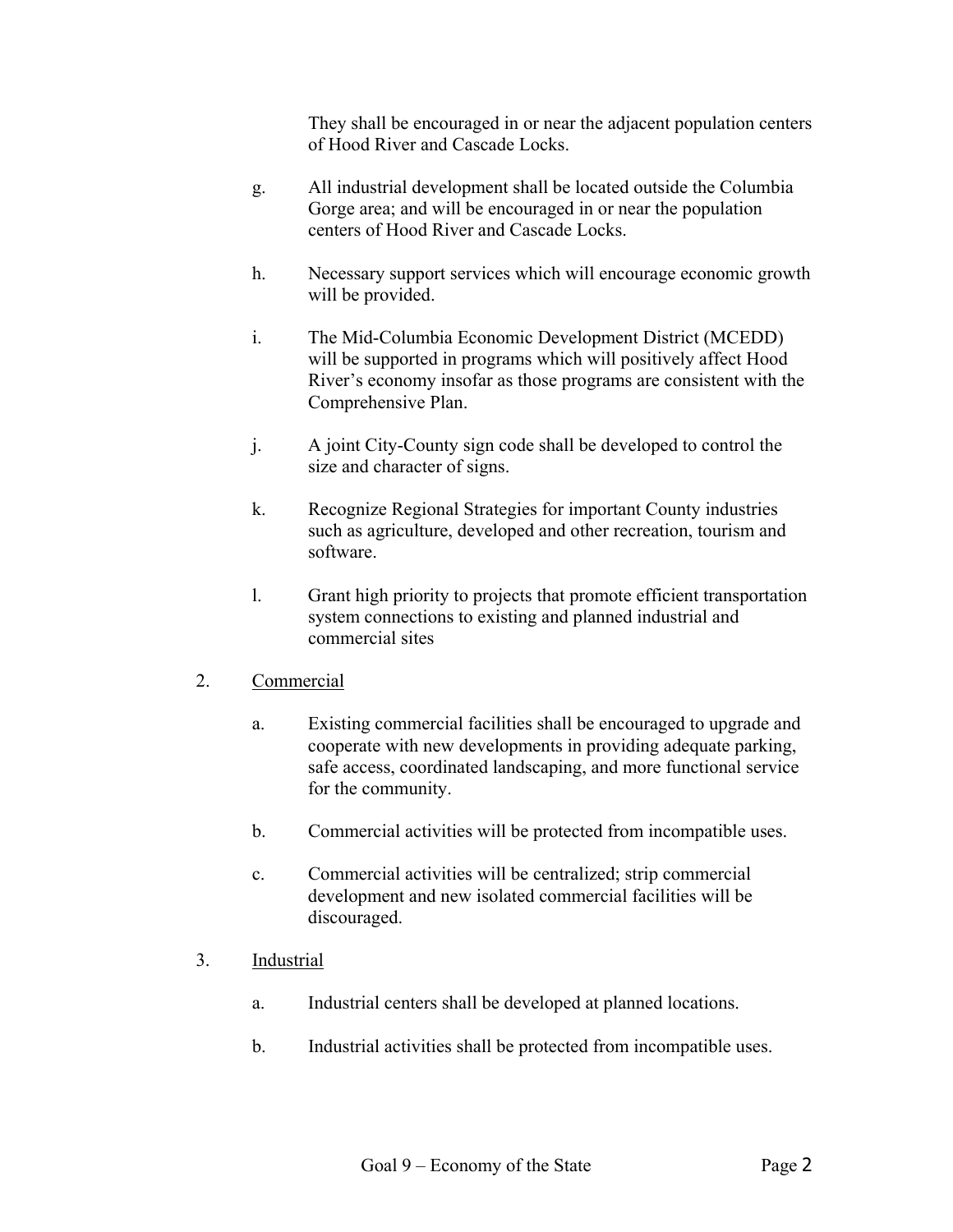- c. Industrial development of the Columbia riverfront shall be done on a selective basis with full consideration given to future environmental consequences as well as economic demands.
- d. Industrial developments shall be located with ready access to transportation systems and public utilities.

## C. STRATEGIES:

- 1. General
	- a. Redevelopment action plans shall be formulated for industrial and commercial zones.
		- (1) A citizen advisory committee shall be formed to formulate a redevelopment plan.
		- (2) This committee will study and propose solutions for traffic problems, inadequate parking space, pedestrian movement, industrial traffic, building design and structural problems, and marketing.
		- (3) This committee will study innovative finance methods for use for redevelopment.
	- b. Traffic improvements, proposed in the Transportation Goal 12, shall further the goals and policies of this section.
	- c. Commercial and industrial land uses will be designated on the Plan map and implemented by the Zoning Ordinance.
	- d. The County shall adopt a light industrial zone to implement the light industrial plan designations and standards.
	- e. When new commercial and industrial establishments or centers are proposed, they shall meet the following locational criteria:
		- (1) Direct access to an arterial or collector street. Traffic will not be routed through local neighborhood streets.
		- (2) Site access will not cause dangerous intersections or traffic congestion. Roadway capacity, speed limit, and number of turning movements shall all be considered.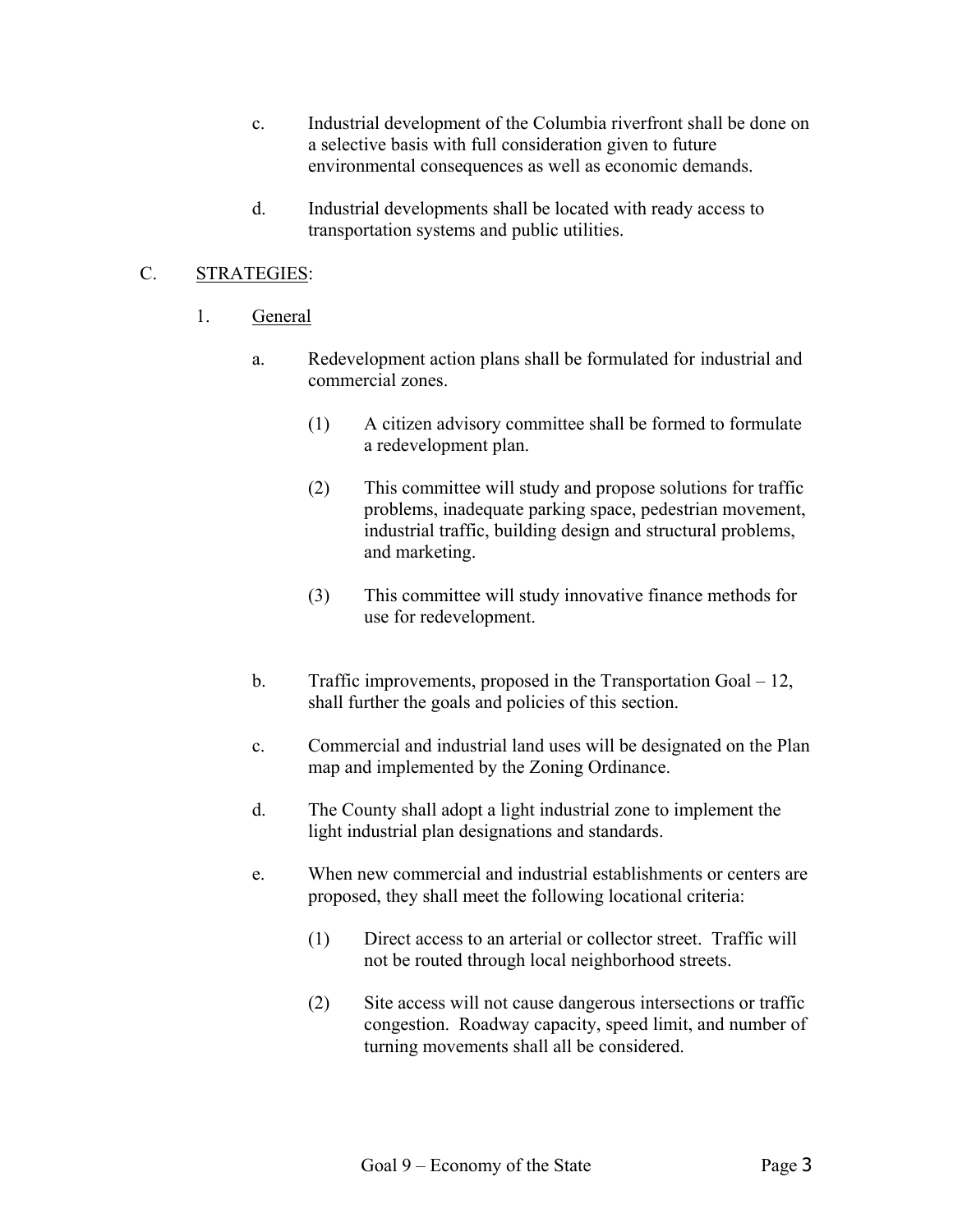- (3) The storm drainage or natural drainage system will handle the increased runoff created by the new development.
- (4) Access points will have adequate visibility for motorists and pedestrians and will be kept at the minimum needed for safe ingress and egress.
- (5) The site will be convenient and close to population centers.
- (6) The use shall be compatible with surrounding uses, size and character.
- (7) Whenever possible, sites will be located adjacent to existing commercial areas, and cluster-type development will be encouraged.
- (8) No building site shall be located within the 100-year floodplain.
- (9) The use will expand the range and number of job opportunities within the community.
- f. The above locational criteria will be used in designating industrial and commercial areas on the Plan map.
- g. The Land-Use Plan Map will designate no land for commercial or industrial purposes within the Columbia River Gorge Scenic Protection Area.
- h. The Columbia Gorge Commission shall be provided a reasonable opportunity to review and comment on any proposed commercial and industrial projects in the Columbia River Gorge.
- i. In order to encourage the use of the Gorge and its surrounding communities as a tourist area, the Forest Service, State Parks Department and private land owners may provide additional campgrounds, picnic areas, interpretive centers, environmental education centers and similar light uses that are in keeping with the Gorge's scenic qualities.
- j. Recognizing that recreational development in the Wyeth Bench area may in the future require limited supporting commercial facilities this issue will be specifically evaluated at the time of the first Plan update.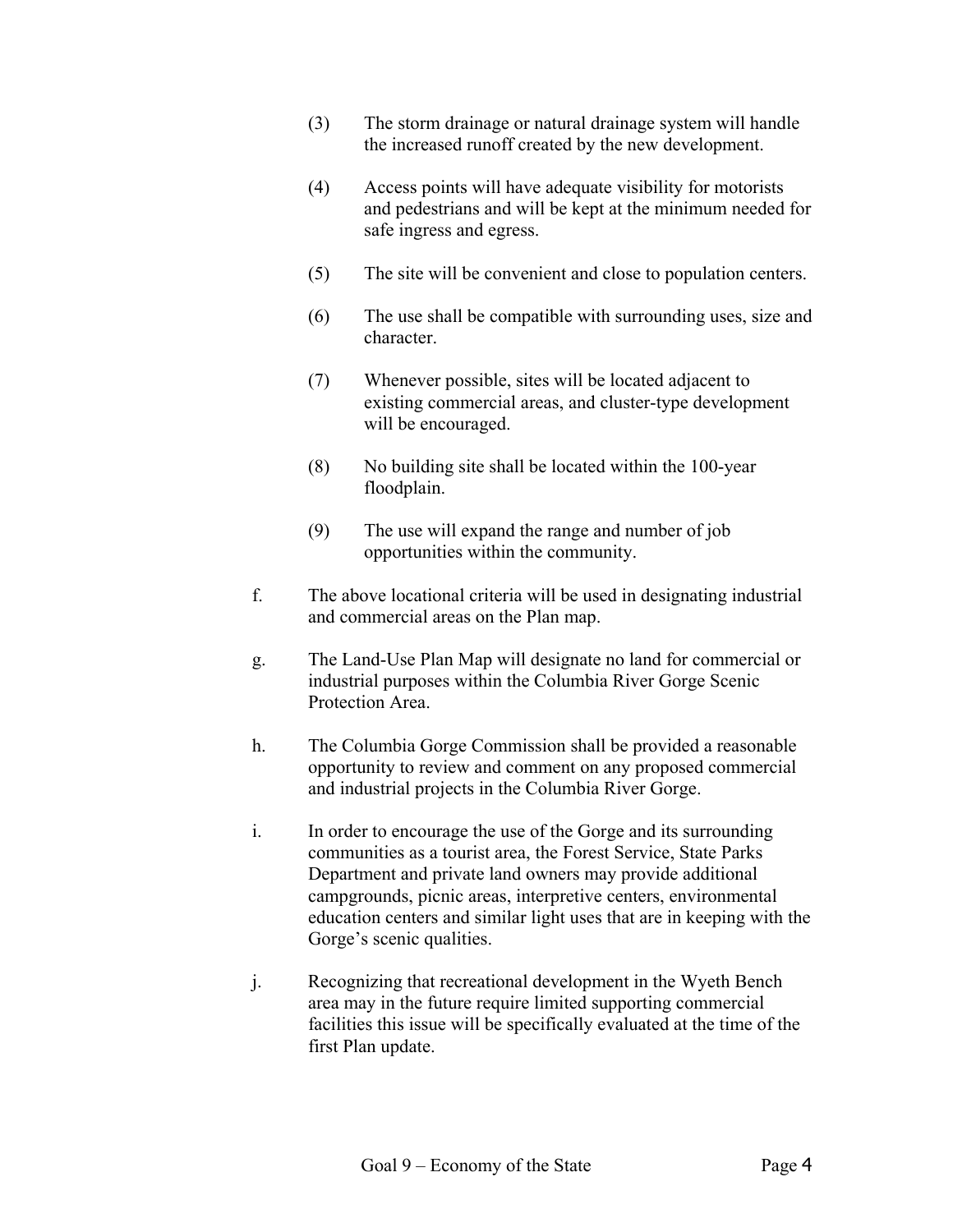- k. New development will be of integrated and harmonious design, together with adequate and properly arranged traffic, parking, accessibility, facilities, and landscaping.
- l. Traffic improvements, as outlined in the Transportation Section, shall further the goals and policies of this section.
- m. Commercial and industrial land uses will be designated on the Plan Map and implemented by the Zoning Ordinance.
- n. Adopt the following document as only background information regarding future economic development in Hood River County: "Hood River County, An Analysis of Alternative Economic Futures", November, 1981; is prepared by Pacific Economica, Inc.; and prepared for Hood River County Resource Advisory Committee and the Mid-Columbia Economic Development District.
- o. Support projects identified through the Regional Strategies Program and other economic development activities through appropriate transportation system improvements.
- p. Participate in efforts to explore the need for and feasibility of longterm improvement to the bridge between Hood River and White Salmon/Bingen, Washington.
- 2. Commercial
	- a. Home occupations and one or two person businesses will be allowed in residential zones only as outlined in the Zoning Ordinance.
	- b. New commercial comprehensive plan designations or zones shall meet the locational criteria listed above under 1., Commercial and Industrial, item (e), 1 through 9.
- 3. Industrial
	- a. New industrial and commercial comprehensive plan designations or zones shall meet the locational criteria listed above under (e), 1 through 9.
- 4. Pre-Existing Commercial, Industrial and Light Industrial Uses:

Plan and zone pre-existing commercial, industrial and light industrial uses pursuant to affirmative findings being presented demonstrating compliance with the following criteria or factors: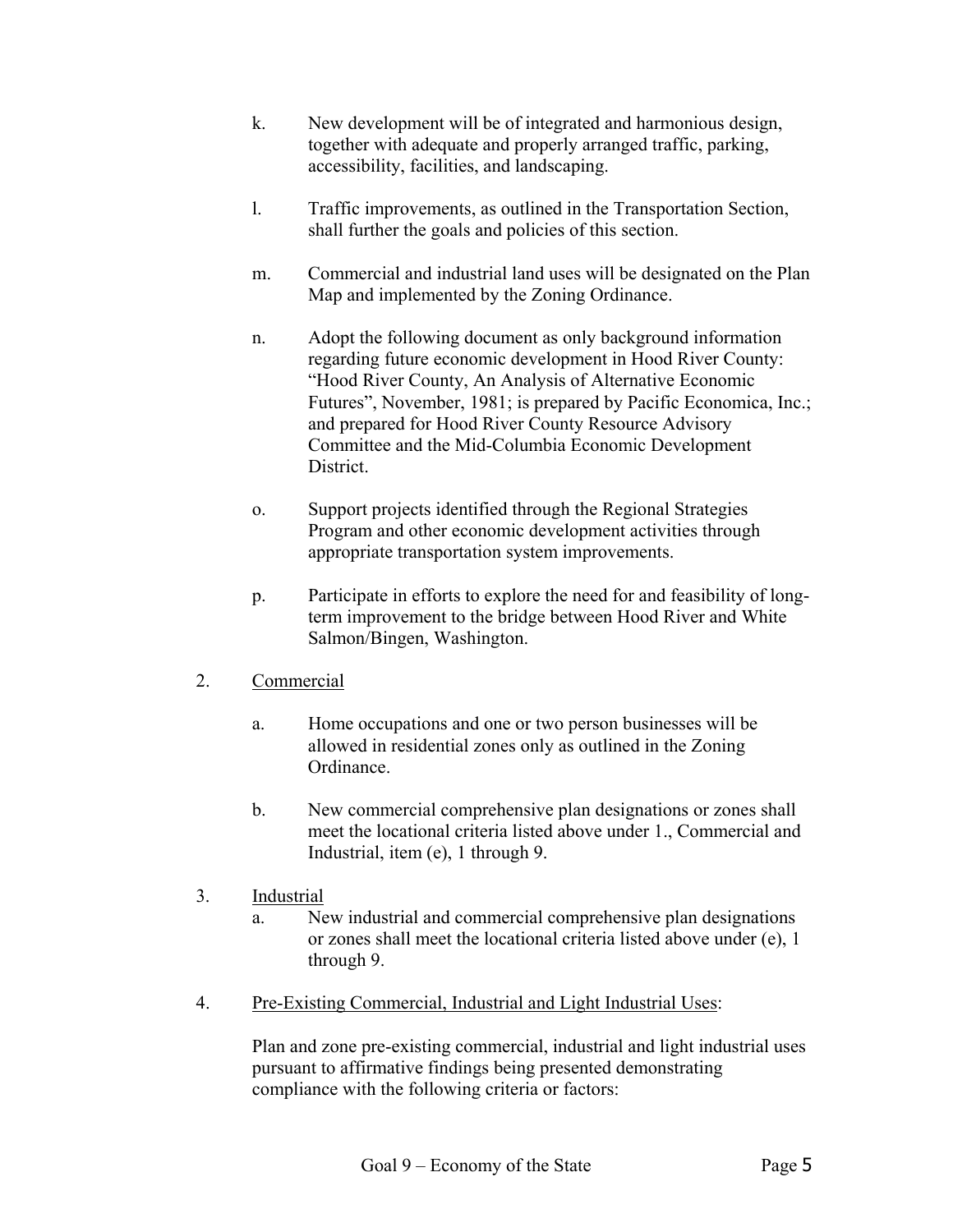- a. Making application through the County Planning Department for a plan or zone change or both.
- b. Compliance with exception requirements for lands irrevocably committed to other uses.
- c. Consideration of the following criteria if not addressed under b. above:
	- (1) On site sewage disposal suitability of community sewage;
	- (2) Domestic water supply availability;
	- (3) Access;
	- (4) Rural fire protection;
	- (5) Lack of natural hazards, and
	- (6) Effects on resource lands.
- d. Does not have a prior approved conditional use permit. (The existence of a prior approved home occupation or 1 or 2 person business permit or other conditional use permit approval shall not be used to justify a plan or zone change.)
- e. Does not apply to uses established illegally and without prior County approval (e.g., lack of building permit, sanitary permit, land use permit, access, fire or water approvals, etc.).
- f. Pre-existing uses are uses in existence prior to July 21, 1980.
- 5. Error or Omission:

 $\overline{a}$ 

Errors or omissions identified in [\\*](#page-5-0) elements of the Hood River County Comprehensive Land Use Plan will be corrected by the County initiating either a quasi-judicial or legislative hearing process if affirmative findings are presented addressing one or more of the following applicable factors.

a. Legal Advertisement: Whether the County appropriately advertised the hearing.

<span id="page-5-0"></span><sup>\*</sup> Elements of the County Comprehensive Land Use Plan include: County Policy Document, Plan and Zoning Map; Zoning and Subdivision Ordinances; Background Reports; and Exception Document.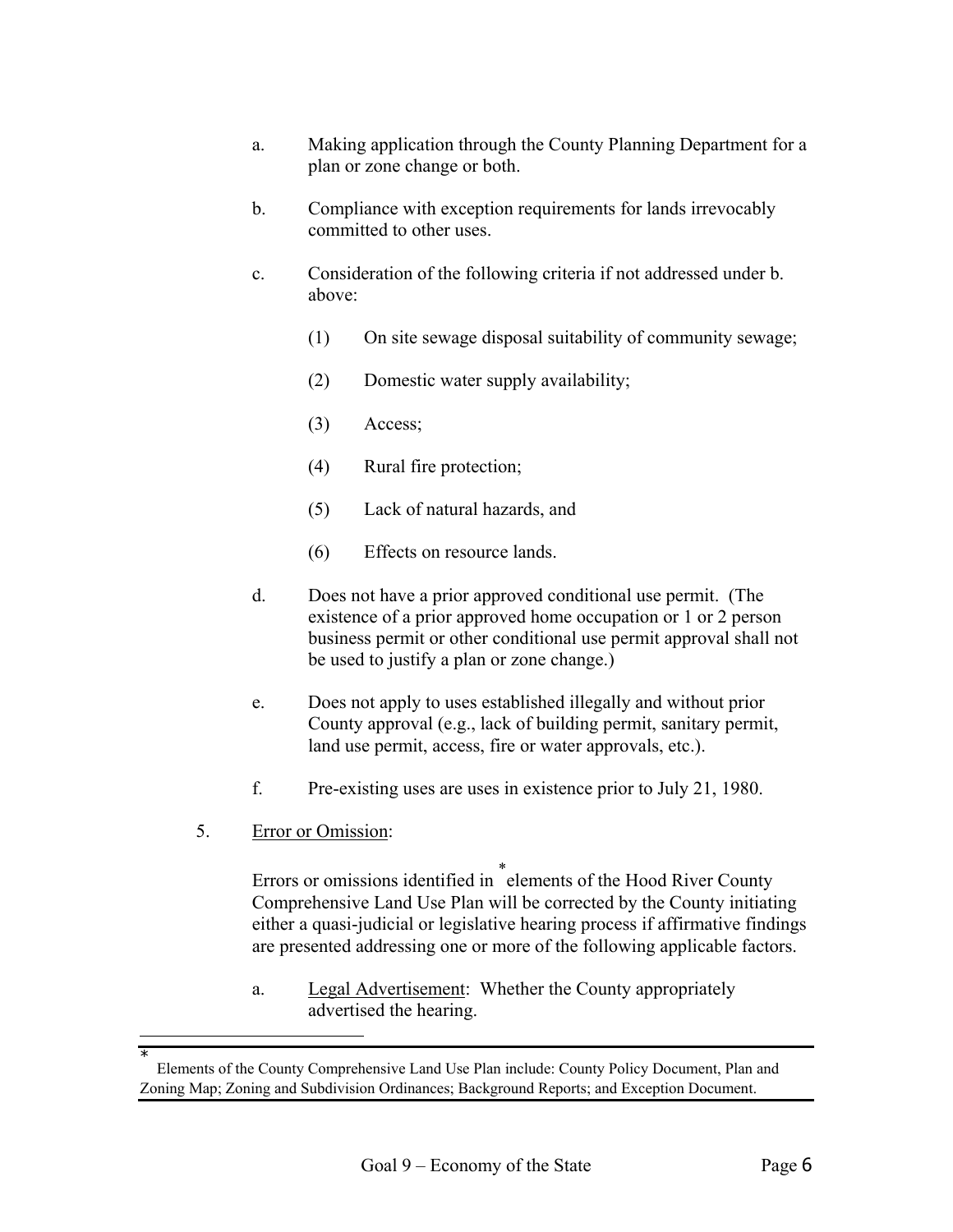- b. Graphic Mistakes: Whether mistakes were made in mapping graphics (i.e., publication problems; map scale inconsistencies; color tint problems; shifting of tape; mapping inconsistencies that are noted with other Comprehensive Plan element directives, etc.).
- c. Misuse of Evidence: Specific evidence presented and adopted by either the Planning Commission, the Board, or both, through the hearings process or minutes from work sessions or hearings specifically providing directives and those directives were never implemented.
- d. Inconsistencies between Comprehensive Plan Elements: For example, the County's Background Report states a specific mineral and aggregate resource site be zoned Surface Mining, however the zoning map shows the site is planned and zoned for forest or farm use. Other examples include typographical errors, errata, etc.

# D. LAND USE DESIGNATIONS AND STANDARDS:

- 1. Commercial
	- a. Commercial, retail and service uses will be permitted as provided for in the Zoning Ordinance.
	- b. Where light industrial uses are compatible with this designation, they will be permitted as provided for in the Zoning Ordinance.
	- c. Parking and loading standards will be implemented through the Zoning Ordinance.
	- d. Landscaped (noise) buffers and light deflection devices may be required as provided for in the Zoning Ordinance.
- 2. Light Industrial
	- a. Light industrial and commercial uses will be permitted as provided for in the Zoning Ordinance. Typical light industrial uses would be construction material outlets, warehousing, heavy equipment sales and service, electronics plants, and research and development facilities.
	- b. Parking and loading standards will be implemented through the Zoning Ordinance.